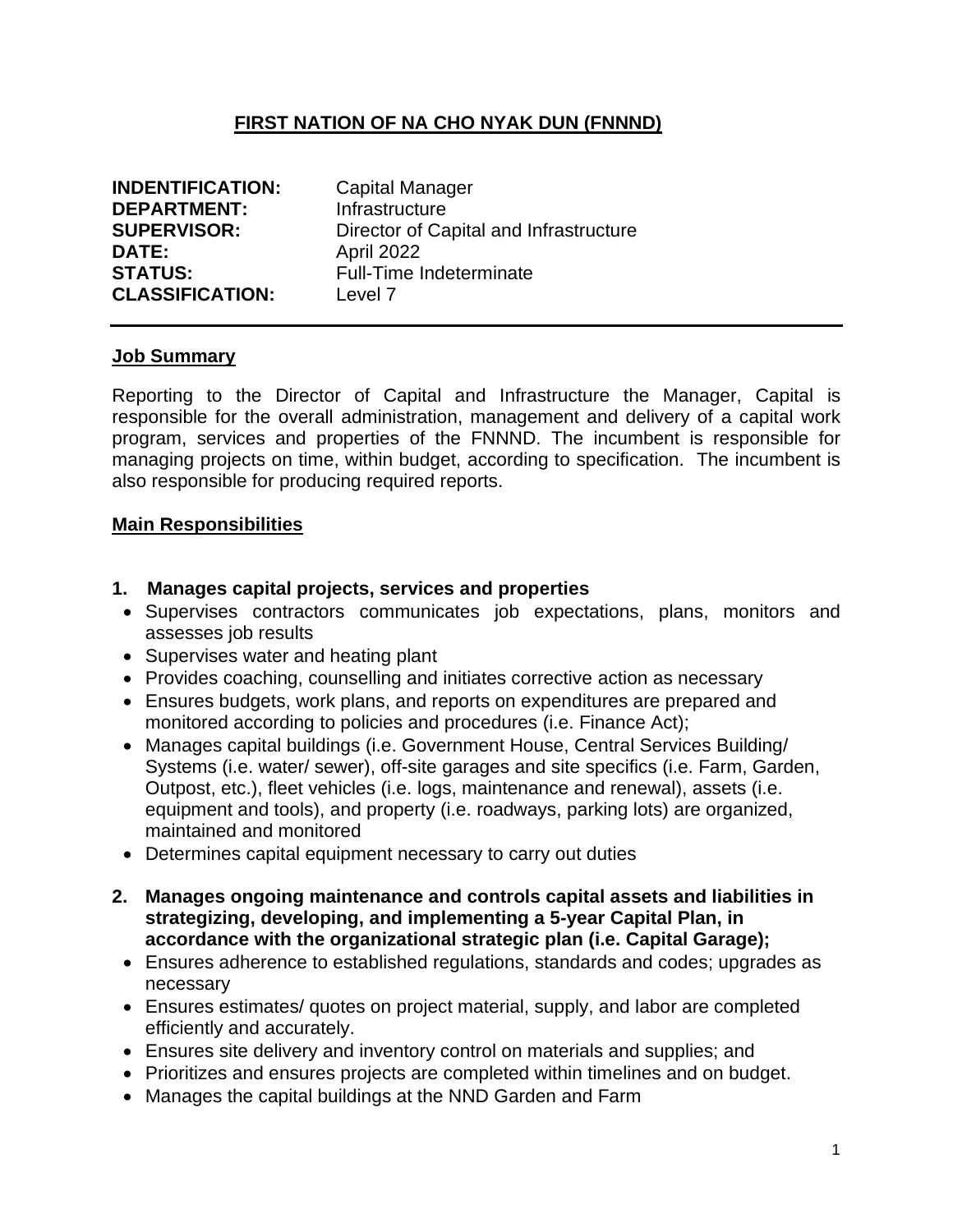- Oversees the construction of a capital garage
- Assists in the issue of sewer backup in the Administration building and schedules regular maintenance/cleanup to prevent sewer backups
- **3. Manage, strategize, develop and implement Capital and Asset policies and procedures.** 
	- Monitors and interprets changing legislation, building codes, worksite safety and common law (an asset), as it pertains to infrastructure and assets (i.e. Certification of Recognition COR Program).

## **4. Management of Vehicle Fleet**

- Tracks and maintains records of fleet vehicle inventory
- Ensures all vehicles are compliant with YTG and NND requirements
- Maintains vehicle maintenance and gas logs
- Ensures that drivers abstracts are on file
- Ensures regular vehicle inspections and recommends replacement vehicles

### **5. Occupational Health and Safety**

- Ensures that OH&S Committee is operational so that staff can work in a safe environment
- Ensures that all buildings and facilities meet requirements as per Canada Labour Code and OHS requirements
- Ensures that a Safety Management System is in place
- Works with the HR Department to address issues of workplace bullying
- Ensures that workplace incident reports are completed in a timely manner
- Ensures that all buildings and facilities meet or exceed Occupational Health and Safety legislative requirements

## **6. Upgrading of facilities, buildings and camps**

- Ensures that network of roads, driveways and parking lots are operational year round
- Ensures that kitchens in the Administration building and other facilities are up to required building codes and adhere to Health/Safety Regulations
- Schedules visits to outpost camps and other locations and makes recommendations for improvements

## **7. Communications and Relationship Management**

- Ability to collaborate with the management team to develop strategies and plans for initiatives that are inter-related programs (i.e., Occupational Health and Safety, Site Specifics – Ethel Lake Outpost, Fraser Falls, Farm, Nash Creek, Old Village, etc.);
- Assist with strategic planning and develop new strategies
- Ability to deliver open, clear, user friendly communication on program initiatives and public relations, as required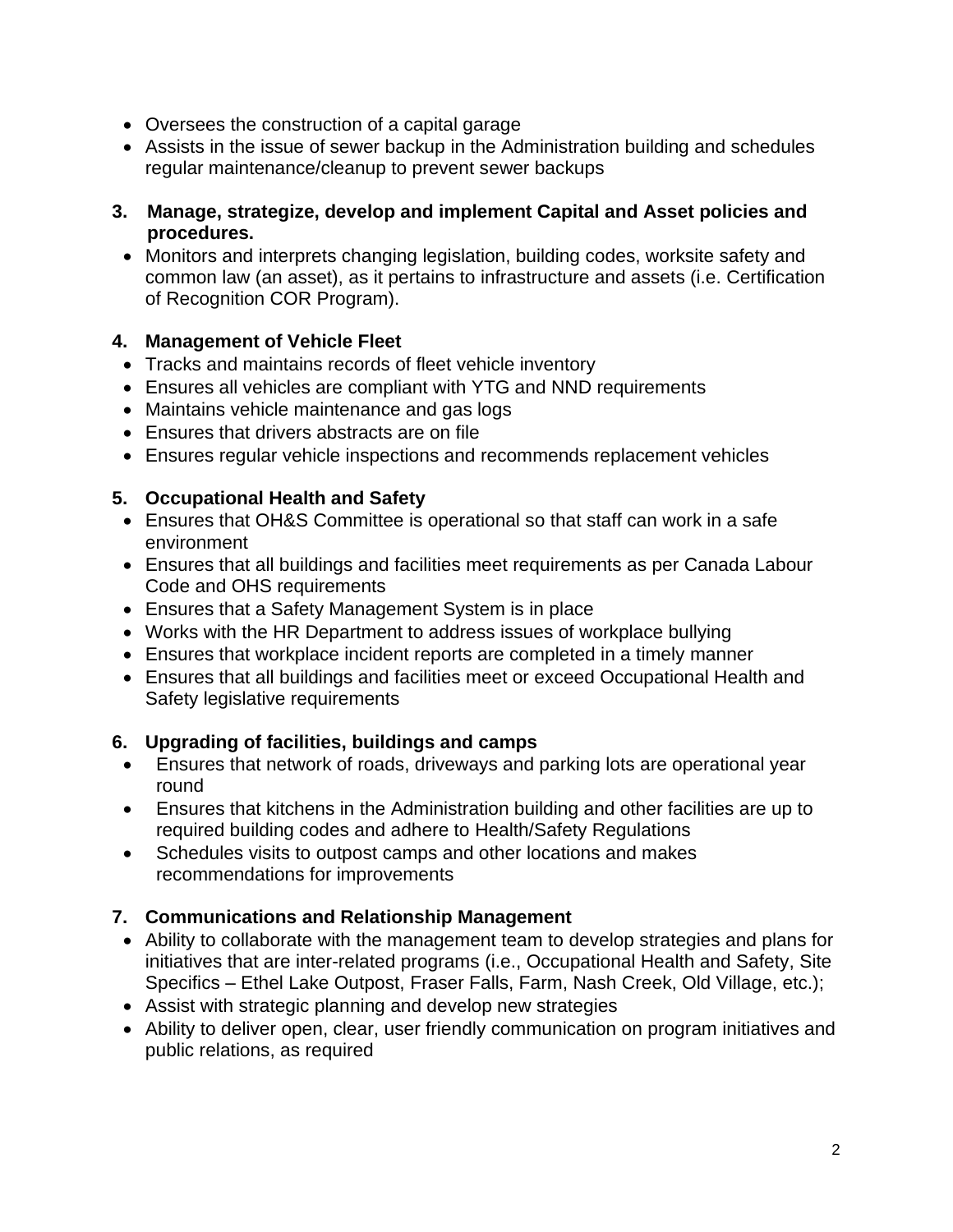- Ensures adequate communication between the Director of Capital and Infrastructure, the department, internal/ external stakeholders, and contractors, as required.
- **8.** Writing Funding Agreement Proposals for capital buildings and equipment
	- Develop positive relationships with the various funders
	- Develop positive relationships with Village of Mayo and local YTG officials
	- Identify for which capital projects funding is required and determine most appropriate funding source
	- Develop and issue Request for Proposal documents as required
	- Work with architects, construction companies on criteria for proposals
	- Collaborate with staff from other NND departments as required
	- Develop project charters and implementation plans, along with measurement criteria

## **9. Other duties or special projects as required**

## **Qualifications**

## **Education and Experience:**

- Grade 12 or equivalent and/ or Carpentry Journeyman Certification and/ or Red Seal Journeyman;
- 3-5 years' experience working in carpentry trade with management/ supervisory skills;
- COR (Certificate of Recognition) Program Certification/ Occupational Health and Safety Training and/ or willing to obtain;
- Knowledge of the FNNND history, culture, demographics, goals and aspirations are assets
- Experience working in a First Nation/multi-cultural environment/ community.

## **Knowledge, Skills and Abilities**

- Excellent oral and written skills
- Excellent time management and organizational skills
- Demonstrated Project management skills
- Demonstrated conflict resolution skills
- Ability to assist effectively in crises situations
- Knowledge of relevant legislation, policies and procedures
- Knowledge of the First Nation culture and political structure.

## **Interpersonal Skills:**

- Ability to act in a diplomatic and confidential manner
- Ability to work as a team member and demonstrate flexibility under all circumstance;
- Ability to take initiative, work independently and meet critical deadlines.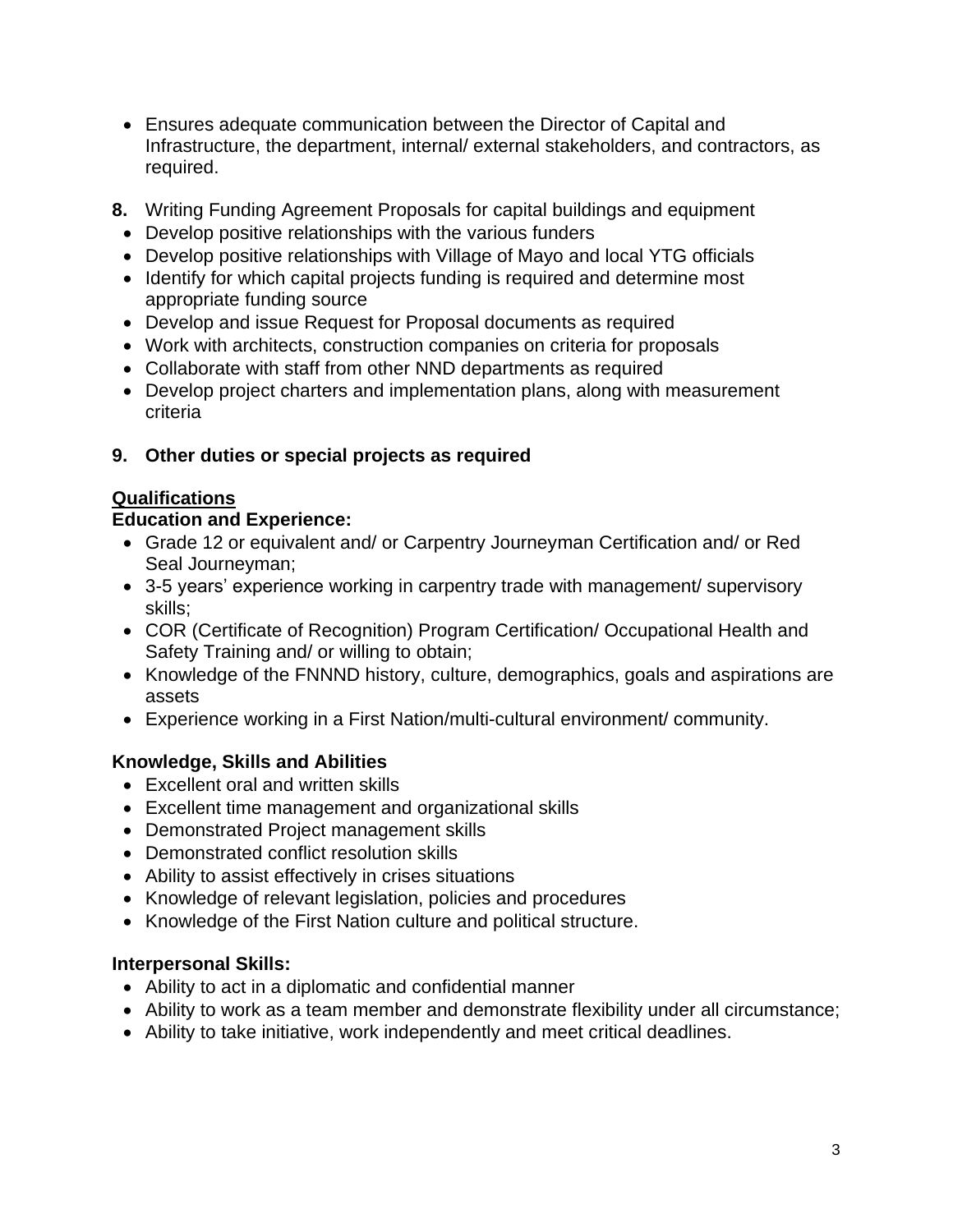### **Office Equipment Skills:**

- Computer skills (i.e., MS Office, MS Outlook, MS Project Management software, AIS software)
- Phone, Fax, Multi-function Copier

### **Decision Making**

The position is expected to make operational decisions within general direction and strategic priorities as determined by the Director of Capital and Infrastructure. The incumbent is responsible for developing new policies, practices and procedures The Manager is expected to make recommendations in collaboration with the Director of Capital and Infrastructure and management team for effective planning processes; and respond to a variety of decisions that may affect day to day operations and overall project delivery efficiency of operations and implementation priorities.

#### **Impact/ Accountability**

The work of this position directly impacts the effectiveness of operational capital management plans, programs, activities, boards, committees, policies, proposals, etc.; therefore, has a direct impact on the overall mandate of FNNND. The incumbent is fully accountable to the Director of Capital and Infrastructure for the overall achievement of management goals and plans.

| <b>WHO</b>                             | NATURE OF CONTACT                          |
|----------------------------------------|--------------------------------------------|
| <b>Elders</b>                          | Traditional cultural rules apply           |
| Director of Capital and Infrastructure | To receive direction, exchange             |
|                                        | information, give advice on programs,      |
|                                        | recommend changes and assist with          |
|                                        | planning.                                  |
| Council                                | May be required to exchange information    |
|                                        | and consult with as directed.              |
| <b>Staff</b>                           | To provide information and coordinate      |
|                                        | efforts                                    |
| <b>First Nation Organizations</b>      | To negotiate, exchange information, assist |
|                                        | in planning strategy as required           |
| Federal, YTG, Private Business Sector  | To assist in negotiating and planning.     |
| and Industry                           | Exchange of information.                   |
| <b>NND Citizens</b>                    | To communicate information on policies     |
|                                        | and program initiatives, give advice and   |
|                                        | exchange information.                      |

Key Personal Contacts and Nature of Contacts:

# **Positions Supervised**

- Building Infrastructure Worker
- Water/ Vacuum Truck Operator
- Carpenter Lead Hand, Capital